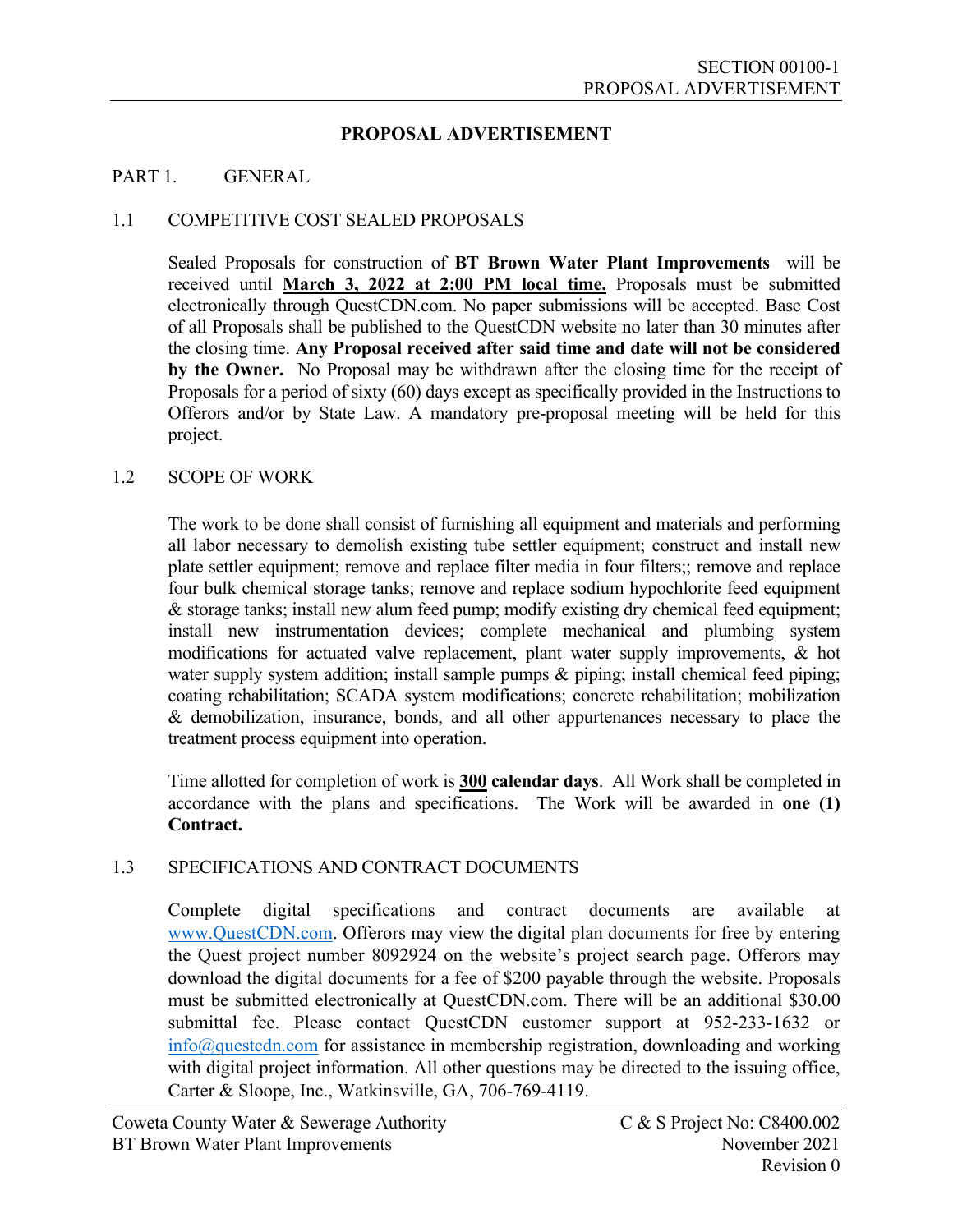# 1.4 CONTRACTOR QUALIFICATIONS

Offerors must complete the Qualifications of Offerors (Section 00470) in order to be evaluated for award of the Contract. Refer to the specific requirements outlined in the referenced Section.

### 1.5 CONTRACTOR LICENSE

The Scope of Work as described herein is defined as "utility contracting" in accordance with O.C.G.A 43-14-2(17) so the Contractor performing the work must provide proof of a valid license by the State of Georgia as a "Utility Contractor" and must also employ a "Utility Manager" certification holder who will have oversight of all the work. Therefore, the Contractor submitting a bid must list the license number of the Contractor performing the utility contracting on the Proposal form and provide proof of a valid license. See Instruction to Offerors for additional requirements.

### 1.6 PRE-PROPOSAL CONFERENCE

A Pre-Proposal Conference will be held on February 16, 2022 at 2:00 PM at the BT Brown WTP, 610 Lamar Smith Drive, Newnan, GA 30263. The Pre-Proposal Conference is mandatory. All prospective Offerors are required to attend for discussion and clarification of any questions regarding the Project scope of work. Proposal will not be accepted from Offerors that do not attend the mandatory Pre-Proposal Conference.

### 1.7 BONDS

Bids shall be accompanied by a bid bond or certified cashier's check in an amount not less than 10% of the base bid. All bonds shall be by a surety company licensed in Georgia with an "A" minimum rating of performance and a financial strength of at least five (5) times the contract price as listed in the most current publication of "Best's Key Rating Guide Property Liability". Performance and Payment Bonds, each in an amount equal to 100% of the contract price shall be required of the successful bidder if contract is awarded. Each Bond shall be accompanied by a "Power of Attorney" authorizing the attorney-in-fact to bind the surety and certified to include the date of the bond.

### 1.8 PERMITS

The Status of Federal, State, and/or Local permits for this project are as follows:

| Erosion, Sedimentation, & Pollution Cost & Plan | Not Required                 |
|-------------------------------------------------|------------------------------|
| Local Land Disturbance Permit                   | Not Required                 |
| NOI NPDES GAR 100001 (Stormwater)               | Not Required                 |
| <b>GA EPD DDR Concurrence</b>                   | Approved                     |
| GA EPD Plan and Spec Concurrence                | Submitted                    |
| Local Building & Construction Permit            | To be Obtained by Contractor |